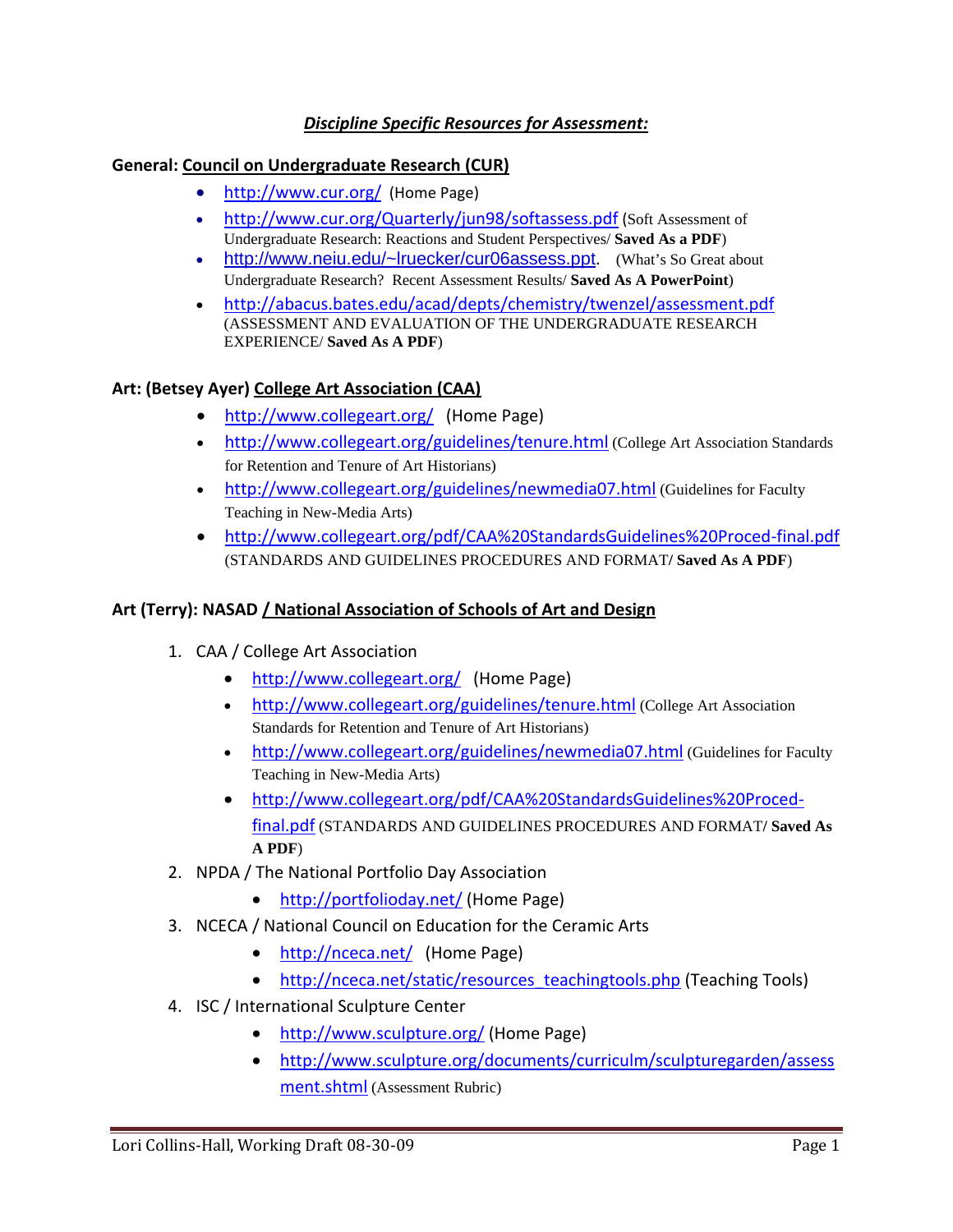- 5. GAS / Glass Arts Society
	- http://www.glassart.org/ [\(Home](http://www.glassart.org/) Page)
- 6. SPE / Society for Photographic Education
	- <http://www.spenational.org/> (Home Page)

#### **Biology: (Mary) American Association for the Advancement of Science (AAAS)**

• http://www.aaas.org/ [\(Home](http://www.aaas.org/) Page)

#### **Chemistry (Bio Chem. and Environmental Chem.): (Susan Young) American Chemical Society**

- **<http://portal.acs.org/portal/acs/corg/content> (Home Page)**
- **Chemistry** (RECOMMENDATIONS/ **Saved As A PDF In File**)
- **Chemistry 1** (Critical Issues and Effective Practices in Chemistry-Based Laboratory Technology Education**/ Saved As A PDF In File**)
- **[http://portal.acs.org/portal/fileFetch/C/WPCP\\_010692/pdf/WPCP\\_010692.pdf](http://portal.acs.org/portal/fileFetch/C/WPCP_010692/pdf/WPCP_010692.pdf)** (Thinking About Standards/ **Saved As PDF**)

#### **Computer and Information Science (Susan Carbone)**

- 1. ABET, Inc., is the recognized accredited for college and university programs in applied science, computing, engineering, and technology.
	- <http://www.abet.org/> (Home Page)
	- <http://www.abet.org/assessment.shtml> (Assessment Planning With Gloria Rogers PH.D.)
- 2. Institute of Electrical and Electronics Engineers, Inc. (IEEE)
	- <http://www2.computer.org/portal/web/guest/home> (Home Page)
	- <http://www.ieee.org/portal/site> (Home Page)
- 3. Association for Computing Machinery (ACM)
	- [http://www.acm.org\](http://www.acm.org/) (Home Page)
	- [http://www.csta.acm.org/Curriculum/sub/CurrFiles/Level\\_III\\_Objectives\\_Outline](http://www.csta.acm.org/Curriculum/sub/CurrFiles/Level_III_Objectives_Outlines.pdf?searchterm=assessment+recommendations) [s.pdf?searchterm=assessment+recommendations](http://www.csta.acm.org/Curriculum/sub/CurrFiles/Level_III_Objectives_Outlines.pdf?searchterm=assessment+recommendations) (A Model Curriculum for K-12 Computer Science Level III Objectives and Outlines/ **Saved As A PDF**)

#### **Economics (Carli) American Economic Association (AEA)**

- http://www.vanderbilt.edu/AEA/ [\(Home](http://www.vanderbilt.edu/AEA/) Page)
- <http://www.aeaweb.org/RFE/> (Many Links)

#### **Education: (Mark) TEAC**

• **<http://www.teac.org/> (Home Page)**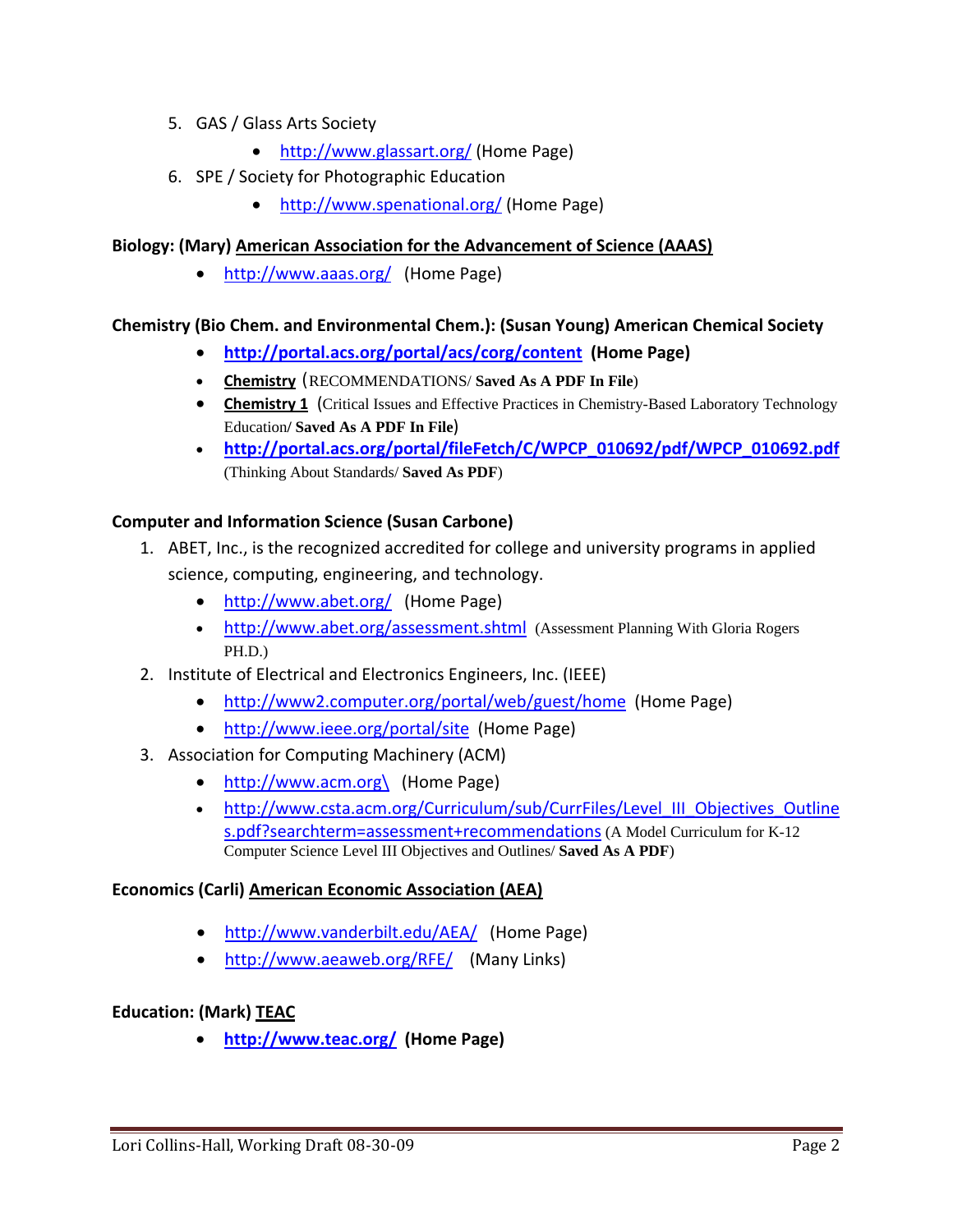# **English: (Kim)**

- 1. Modern Language Association
	- <http://www.mla.org/> (Home Page)
	- http://www.mla.org/bulletin 123011 (The MLA Interview: The Department's Perspective
	- <http://www.mla.org/store/CID45/PID92> (Assessment of Writing Book)
- 2. Association of Departments of English (ADE)
	- http://www.ade.org/index.htm [\(Home](http://www.ade.org/index.htm) Page)
	- <http://www.ade.org/reports/index.htm> (Many Links Reports and Resources)
- 3. National Council of Teachers of English
	- <http://www.ncte.org/> (Home Page)
	- <http://www.ncte.org/cee/positions/programassessment> (Program Assessment in English Education: Belief Statements and Recommendations)
	- <http://www.ncte.org/positions/statements/assessmentframingst> (Framing) Statements on Assessment)

## **Geology: (David)**

- 1. Geological Society of America (GSA)
	- ([http://www.geosociety.org/\)](http://www.geosociety.org/) (Home Page)
- 2. American Geophysical Union (AGU)
	- (<http://www.agu.org/>) (Home Page)
- 3. National Association of Geoscience Teachers (NAGT)
	- ([http://nagt.org/index.html\)](http://nagt.org/index.html) (Home Page)

## **Languages: (Mark) ACTFL (American Council on the Teaching of Foreign Languages):**

- http://www.actfl.org/i4a/pages/index.cfm?pageid=1 [\(Home](http://www.actfl.org/i4a/pages/index.cfm?pageid=1) Page)
- <http://www.actfl.org/i4a/pages/index.cfm?pageid=3391> **(**National Assessment of Educational Progress (NAEP)
- [http://www.eric.ed.gov/ERICDocs/data/ericdocs2sql/content\\_storage\\_01/00000](http://www.eric.ed.gov/ERICDocs/data/ericdocs2sql/content_storage_01/0000019b/80/14/93/12.pdf) [19b/80/14/93/12.pdf](http://www.eric.ed.gov/ERICDocs/data/ericdocs2sql/content_storage_01/0000019b/80/14/93/12.pdf) (Self-Assessment of Foreign Language Skills: Does It Work?/ **Saved As A PDF)**

## **Mathematics: (Charlie)**

- 1. American Mathematical Society (AMS)
	- <http://www.ams.org/> (Home Page)
- 2. Mathematics Association of America (MAA)
	- <http://www.maa.org/> (Home Page)
	- <http://www.maa.org/saum/links.html> (Assessment Links )
	- <http://www.maa.org/saum/aboutsaum.html> (About the SAUM Project **Many links**)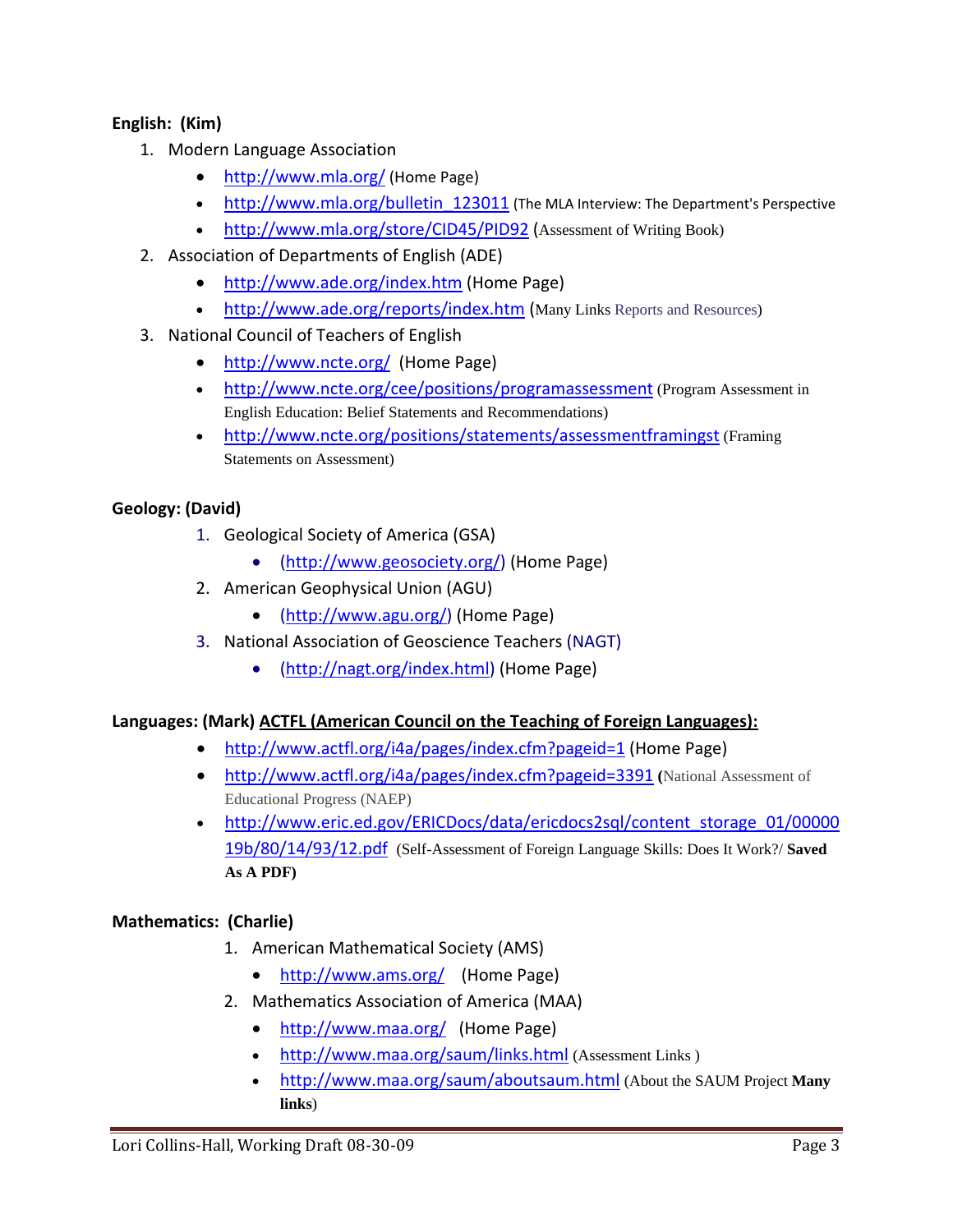- [http://www.maa.org/CUPM/ill\\_ref/part1/1.html](http://www.maa.org/CUPM/ill_ref/part1/1.html) (Illustrative Resources: PartI)
- <http://www.maa.org/SAUM/cases/cavanaugh-karasek-russow1105-saum.pdf> (Using Assessment to Troubleshoot and Improve Developmental Mathematics/ **Saved As a PDF**)

## **Music: (Jirka) NASM (National Association of Schools of Music)**

- http://nasm.arts-accredit.org/ [\(Home](http://nasm.arts-accredit.org/) Page)
- [http://nasm.arts](http://nasm.arts-accredit.org/index.jsp?page=Assessment%20and%20Policy%20Studies)‐ [accredit.org/index.jsp?page=Assessment%20and%20Policy%20Studies](http://nasm.arts-accredit.org/index.jsp?page=Assessment%20and%20Policy%20Studies) (Assessment And Policy Studies)

#### **Nursing (Jeanne‐Marie)**

- 1. Collegiate Commission on Nursing Education of the American Association of Colleges of Nursing
	- http://www.aacn.nche.edu/index.htm [\(Home](http://www.aacn.nche.edu/index.htm) Page)
	- <http://www.aacn.nche.edu/IDS/AssesmentSurveys.htm> (AACN Partners with EBI to Provide Assessment Tools for Nursing Programs)
- 2. American Nurses Association (which has links to all of the discipline specific professional organizations)
	- http://www.nursingworld.org/ [\(Home](http://www.nursingworld.org/) Page)
	- [http://www.nursingworld.org/MainMenuCategories/ANAMarketplace/A](http://www.nursingworld.org/MainMenuCategories/ANAMarketplace/ANAPeriodicals/OJIN/TableofContents/Volume41999/No2Sep1999/InitialandContinuingCompetenceinEducationandPracticeCompetencyAssessmentMethodsforDeve.aspx) [NAPeriodicals/OJIN/TableofContents/Volume41999/No2Sep1999/Initiala](http://www.nursingworld.org/MainMenuCategories/ANAMarketplace/ANAPeriodicals/OJIN/TableofContents/Volume41999/No2Sep1999/InitialandContinuingCompetenceinEducationandPracticeCompetencyAssessmentMethodsforDeve.aspx) [ndContinuingCompetenceinEducationandPracticeCompetencyAssessmen](http://www.nursingworld.org/MainMenuCategories/ANAMarketplace/ANAPeriodicals/OJIN/TableofContents/Volume41999/No2Sep1999/InitialandContinuingCompetenceinEducationandPracticeCompetencyAssessmentMethodsforDeve.aspx) [tMethodsforDeve.aspx](http://www.nursingworld.org/MainMenuCategories/ANAMarketplace/ANAPeriodicals/OJIN/TableofContents/Volume41999/No2Sep1999/InitialandContinuingCompetenceinEducationandPracticeCompetencyAssessmentMethodsforDeve.aspx) (Competency Assessment: Methods for Development and Implementation in Nursing Education)
- 3. New York State Nurses Association
	- <http://www.nysna.org/> (Home Page)

#### **Political Science: (Laurel Elder) American Political Science Association**

- <http://www.apsanet.org/> (Home Page)
- <http://www.apsanet.org/search/index.cfm> (Many Links)

#### **Philosophy (Stephanie) American Philosophical Association**

- <http://www.apaonline.org/> (Home Page)
- http://www.apaonline.org/documents/governance/APA\_Outcomes 2008.pdf [\(APA Statements on the Profession Outcomes Assessment/](http://www.apaonline.org/documents/governance/APA_Outcomes_2008.pdf) **Saved As A [PDF\)](http://www.apaonline.org/documents/governance/APA_Outcomes_2008.pdf)**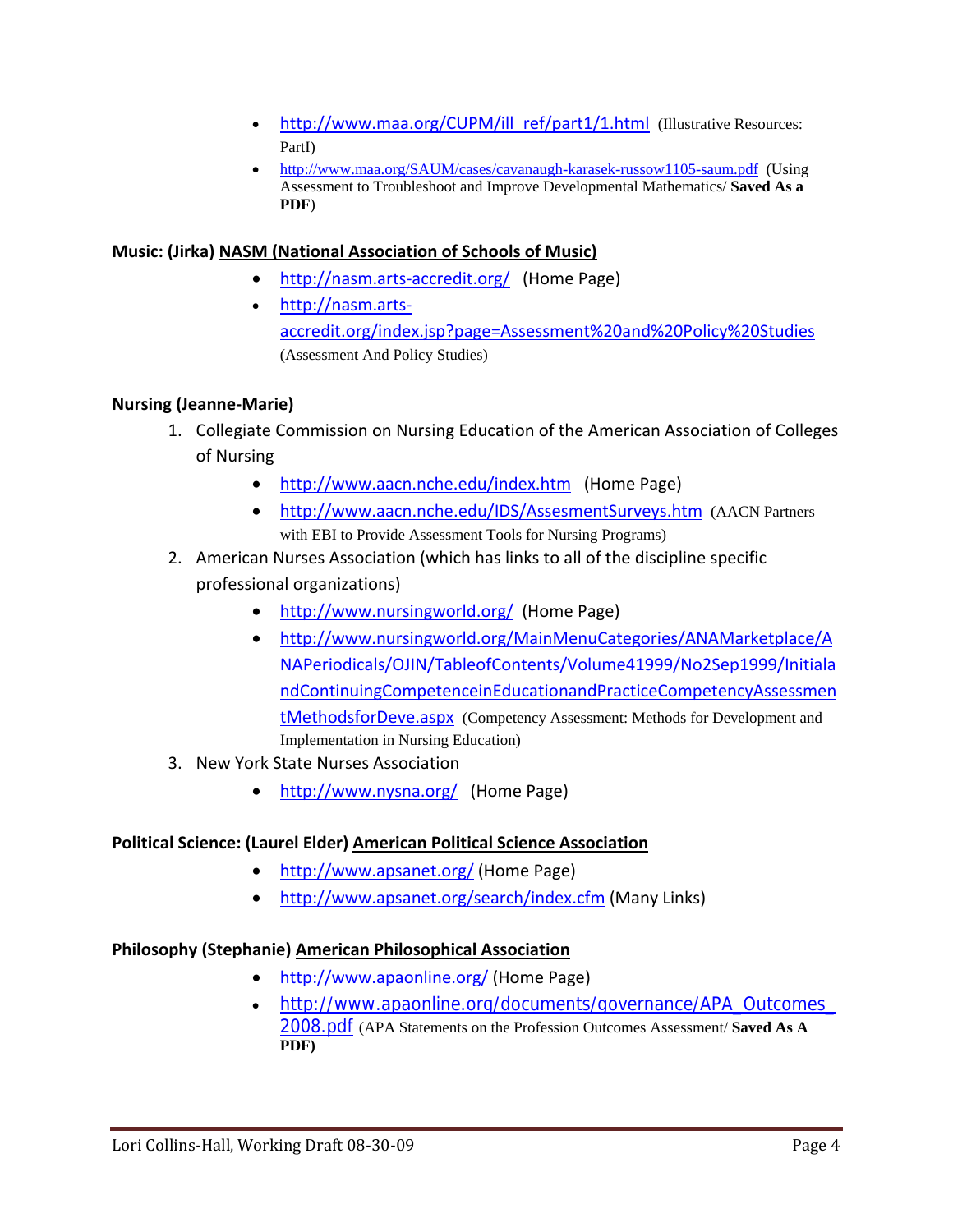• [http://www.eric.ed.gov/ERICDocs/data/ericdocs2sql/content\\_storage\\_0](http://www.eric.ed.gov/ERICDocs/data/ericdocs2sql/content_storage_01/0000019b/80/1f/e0/86.pdf) [1/0000019b/80/1f/e0/86.pdf](http://www.eric.ed.gov/ERICDocs/data/ericdocs2sql/content_storage_01/0000019b/80/1f/e0/86.pdf) (Critical Thinking: A Statement Of Expert Consensus For Purposes Of Educational Assessment And Instructions/ **Book Saved As A PDF)** 

# **Physics: (Larry)**

- 1. Physics, American Institute of Physics
	- <http://www.aip.org/> (Home Page)
	- <http://www.aip.org/fyi/2006/074.html> (Student Performance, Assessment in Science)
	- [http://scitation.aip.org/getabs/servlet/GetabsServlet?prog=normal&id=P](http://scitation.aip.org/getabs/servlet/GetabsServlet?prog=normal&id=PHTEAH000042000007000428000001&idtype=cvips&gifs=yes) [HTEAH000042000007000428000001&idtype=cvips&gifs=yes](http://scitation.aip.org/getabs/servlet/GetabsServlet?prog=normal&id=PHTEAH000042000007000428000001&idtype=cvips&gifs=yes) (Assessing-To-Learn: Formative Assessment in Physics Instruction)
	- <http://www.aip.org/fyi/2006/143.html> (Taking Science to School: NRC Recommendations for K-8 Science)
- 2. American Physical Society.
	- <http://www.aps.org/> (Home Page)
	- <http://www.aps.org/publications/apsnews/200012/education.cfm> (Assessment Tests Can Marginalize Science Education)
	- [http://www.cur.org/publications/aire\\_raire/michigan.asp](http://www.cur.org/publications/aire_raire/michigan.asp) (Assessment and Evaluation of Innovative Programs: Measuring their Impact)
	- <http://www.aps.org/units/fed/newsletters/summer2008/popkin.cfm> (2008 PTEC Conference: "Master Teachers: Change Agents for Teacher Preparation")

## **Psychology American Psychological Association**

- <http://www.aps.org/> (Home Page)
- <http://www.aps.org/publications/apsnews/200012/education.cfm> (Assessment Tests Can Marginalize Science Education)
- http://www.cur.org/publications/aire\_raire/michigan.asp (Assessment and [Evaluation of Innovative Programs: Measuring their Impact\)](http://www.cur.org/publications/aire_raire/michigan.asp)
- <http://www.aps.org/units/fed/newsletters/summer2008/popkin.cfm> (2008 PTEC Conference: "Master Teachers: Change Agents for Teacher Preparation")

## **Religious Studies (Sandy) American Academy of Religious Studies**

• <http://www.aarweb.org/> (Home Page)

## **Sociology (Lori Collins‐Hall)**

- 1. American Sociological Association:
	- http://www.asanet.org/ [\(Home](http://www.asanet.org/) Page)
	- <http://www.asanet.org/footnotes/jan06/fn3.html> (New Materials on Assessment Are Available)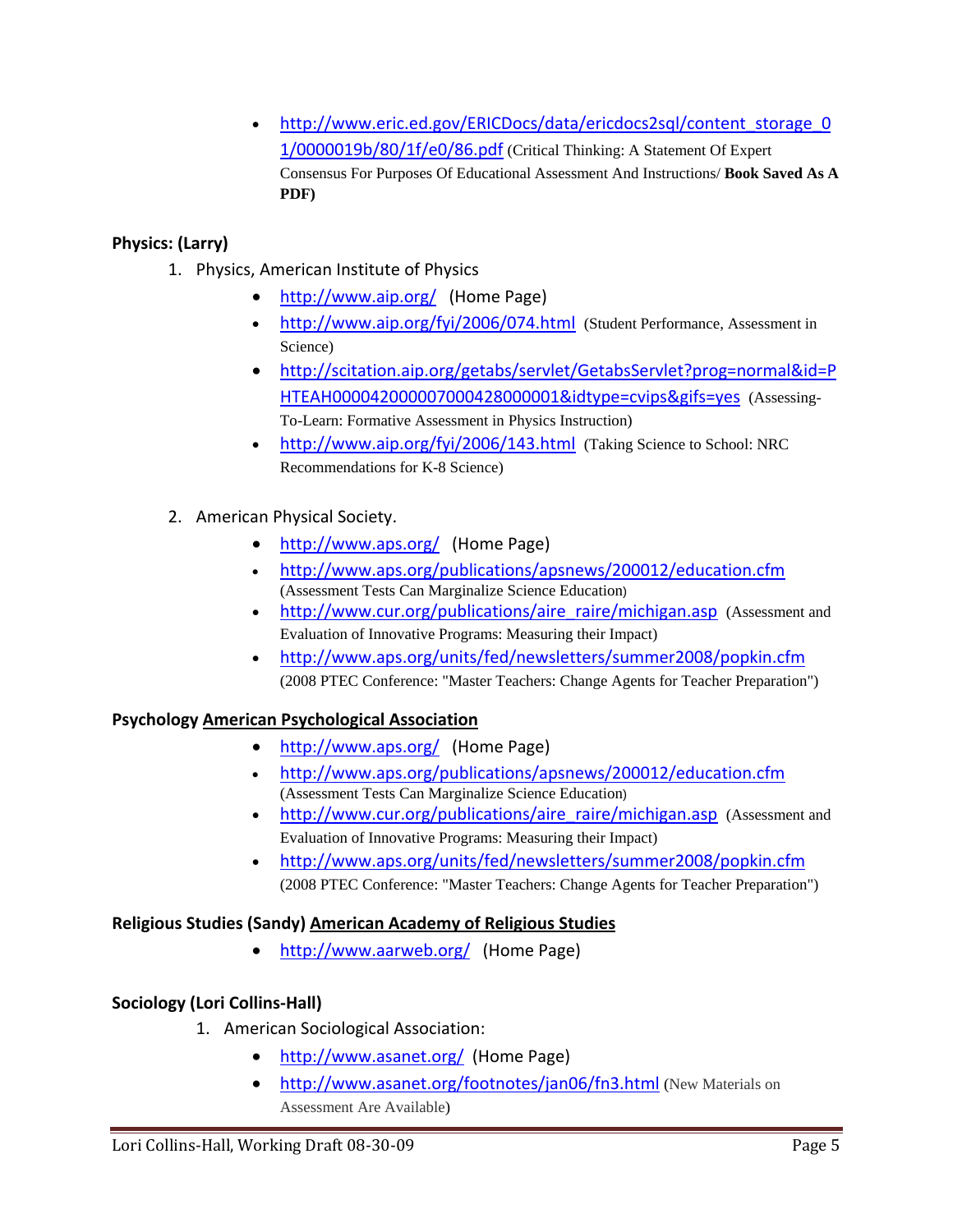- [http://www.asanet.org/pagenc.ww?section=system&name=Search+Resu](http://www.asanet.org/pagenc.ww?section=system&name=Search+Results&indexId=default&hitsStart=1&query=help+with+assessment) [lts&indexId=default&hitsStart=1&query=help+with+assessment](http://www.asanet.org/pagenc.ww?section=system&name=Search+Results&indexId=default&hitsStart=1&query=help+with+assessment)
- 2. American Society of Criminology:
	- <http://www.asc41.com/> (Home Page)
	- <http://www.allacademic.com/>
- 3. Rural Sociology Society:
	- <http://ruralsociology.org/> (Home Page)
	- <http://www.allacademic.com/>

#### **Matt Sanford**

- 1. MSACROA
	- <http://www.msacroa.org/> (Home Page)
- 2. AACRAO
	- <http://www.aacrao.org/> (Home Page)
	- [http://www.aacrao.org/sandiego/thursday/TR1\\_100.pdf](http://www.aacrao.org/sandiego/thursday/TR1_100.pdf) (Building an Assessment Plan for the Registrar Office/ **Saved As A PDF**)
- 3. NACADA
	- <http://www.nacada.ksu.edu/> (Home Page)
	- <http://www.nacada.ksu.edu/AssessmentInst/2010/glossary.htm> (Assessment Glossary)
- 4. NYSTAA
	- <http://www2.canisius.edu/nystaa/> (Home Page)
	- [http://www.edwinroman.com/nystaasample/nystaa\\_manual\\_word.doc](http://www.edwinroman.com/nystaasample/nystaa_manual_word.doc) (Standards and Guidelines Manual Of the New York State Transfer and Articulation Association/ **Saved As A Word Document**)

## **American Council on Education (ACE)**

- http://www.acenet.edu//AM/Template.cfm?Section=Home [\(Home](http://www.acenet.edu//AM/Template.cfm?Section=Home) Page)
- [http://www.acenet.edu/Content/NavigationMenu/ProgramsServices/cii/](http://www.acenet.edu/Content/NavigationMenu/ProgramsServices/cii/res/assess/assess_resources.htm) [res/assess/assess\\_resources.htm](http://www.acenet.edu/Content/NavigationMenu/ProgramsServices/cii/res/assess/assess_resources.htm) (Other Assessment Resources)
- [http://www.acenet.edu/Content/NavigationMenu/ProgramsServices/cii/](http://www.acenet.edu/Content/NavigationMenu/ProgramsServices/cii/res/assess/preparing.htm) [res/assess/preparing.htm](http://www.acenet.edu/Content/NavigationMenu/ProgramsServices/cii/res/assess/preparing.htm) (Preparing for Assessment)
- [http://www.acenet.edu/Content/NavigationMenu/ProgramsServices/cii/](http://www.acenet.edu/Content/NavigationMenu/ProgramsServices/cii/res/assess/index.htm) [res/assess/index.htm](http://www.acenet.edu/Content/NavigationMenu/ProgramsServices/cii/res/assess/index.htm) (Assessing International Learning Outcomes Many links at the bottom of page)

#### **Measuring quality**

• <http://www.airweb.org/images/measurequality.pdf> (Measuring Quality Choosing Among Surveys and Other Assessments of College Quality/ **Saved As A PDF**)